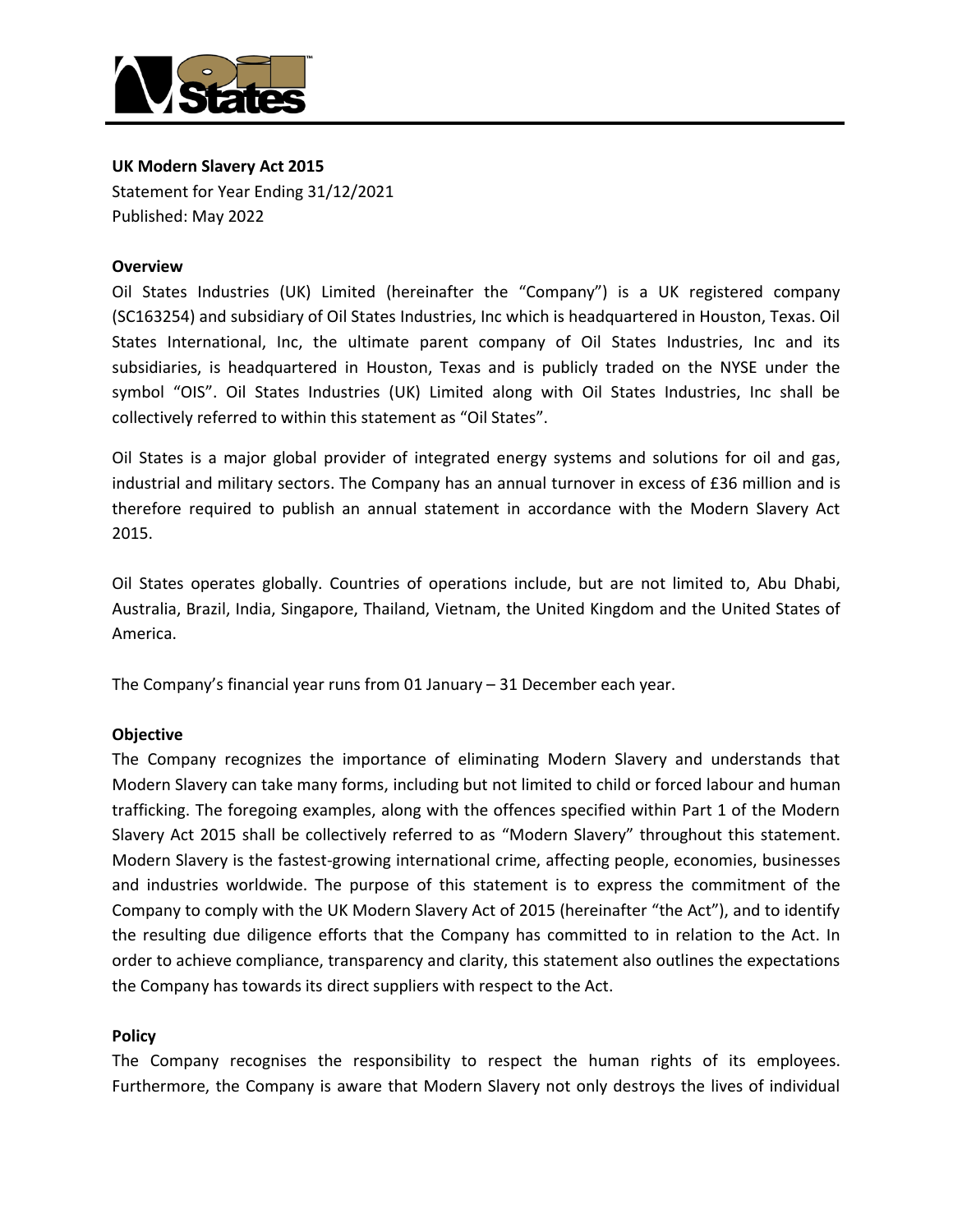victims, it is also harmful for business and the economy. The Company is committed to taking a zero tolerance approach to Modern Slavery within its own business and spheres of influence and shall take the necessary actions to comply with the requirements set forth in the Act.

The Company is committed to acting ethically and with integrity in all our business relationships and shall endeavor to enforce effective systems and controls to ensure Modern Slavery is not taking place within its business or its supply chains. The Company expects its direct suppliers to also act ethically and with integrity in their business relationships and where possible, requires all direct and/or potential suppliers to have effective measures in place to ensure that no Modern Slavery exists within their businesses or supply chains.

# **Risks**

The following have been identified as potential areas of increased risk:

- 1. Where there is a contractual need to comply with local content requirements, there is a risk that non-registered or non-ethical recruitment agencies may be used to hire workers or that the materials will be sourced from non-ethical brokers;
- 2. As a provider to the global oil and gas industry, the Company often sources materials from suppliers worldwide, increasing the risk of Modern Slavery as a number of the top exporting countries of metals that are used within our product lines and manufacturing processes may be considered to be 'high risk';
- 3. Given that employees, agents and suppliers of the Company often perform services in remote locations or offshore, the risk for sex workers and corresponding sex trafficking activity may be increased;
- 4. Personal Protective Equipment (PPE) is provided to employees and is required to be worn where there are health or safety risks at work. Although most PPE is purchased from UK suppliers, it can be sourced from countries where there is a high risk of Modern Slavery.

# **Due Diligence**

In the financial year ending  $31<sup>st</sup>$  December 2021, the Company continued to implement the following due diligence efforts.

# • **Recruitment**

In countries where there is a contractual duty to comply with local content requirements, the Company shall require that the use of non-verified and non-approved recruitment agencies is prohibited throughout the supply chain in those areas. In addition, where workers are sourced locally in risk areas, the Company will examine the labour conditions of such local workers, such as time and wages, discrimination policies, living conditions, health and safety policies, grievance mechanisms, employee training and freedom of movement to ensure that all local workers are treated fairly and ethically.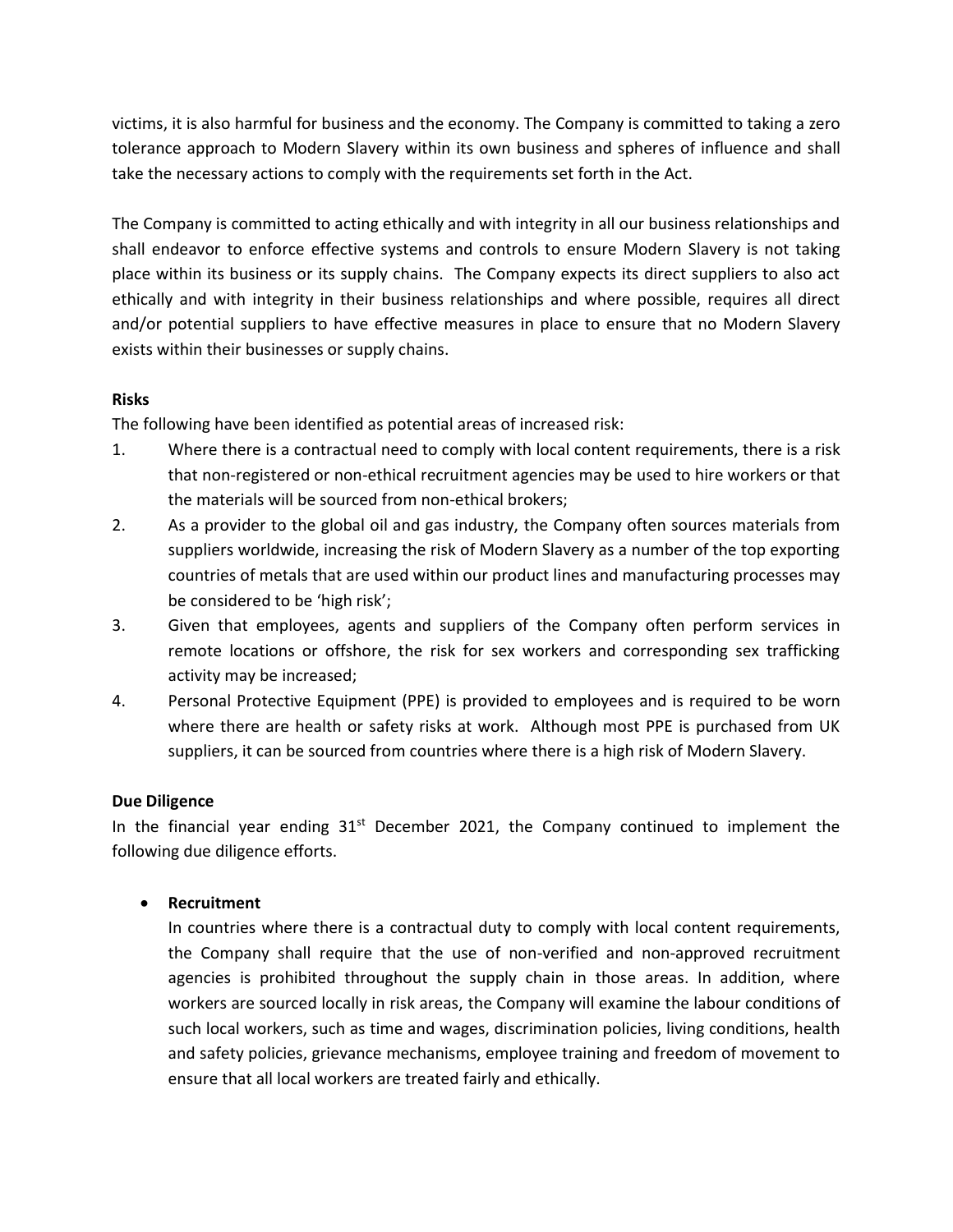#### • **Sourcing of Materials**

The Company recognises that the sourcing of materials from countries with high levels of risk highlights the importance of implementing effective due diligence and ethical mapping of supply chains to prevent involvement in Modern Slavery.

The Company's Terms and Conditions of Purchase contains a 'Conflict Materials' clause which provides that suppliers are contractually obligated to comply with Section 1502 of the United States Dodd Frank Wall Street Reform and Consumer Protection Act which requires suppliers to disclose whether their products contain any tin, tantalum, tungsten and gold ("Conflict Materials") and, to the extent reasonably possible, to use best efforts to track the chain of custody of any Conflict Materials contained in any of the goods, rental equipment or materials provided to Company. Furthermore, this clause also provides that suppliers shall encourage sub-suppliers to comply with the requirements therein and to support industry efforts to enhance traceability and responsible practices in global mineral supply chains.

# • **Supplier Policy**

If the Company becomes aware of any supplier whose supply chain practices include any of the offences included in the Act, it is expected that they will take the appropriate actions to remedy the situation in a timely manner, including the reassessment of those supplier relationships. The Company will seek to do business with suppliers who take similar measures with their own suppliers to ensure alignment throughout the chain.

# • **Human Sex Trafficking**

Human sex trafficking is the most common form of modern-day slavery. Given that the demand for sex workers and corresponding trafficking activity may increase in more remote areas or near offshore rigs, we have a zero tolerance approach for any employee found to be facilitating or participating in (whether directly or indirectly) human sex trafficking. Any employee found to be involved, whether knowingly or not, in human sex trafficking will be subject to disciplinary action. We will encourage direct suppliers to provide similar training for their employees to ensure that no workers put themselves in situations where they could be facilitating or participating in human sex trafficking during the course of their work.

# • **Employee Complaint and Reporting Process**

Oil States encourages all employees, customers, suppliers and other business partners to report any ethical concerns relating to their activities or supply chains. Our ethics hotline is extended to include Modern Slavery and is designed to make it easy for disclosures to be made without fear of retaliation. Further information on our Corporate Code of Business Conduct and Ethics, as well as instructions on how to report ethical concerns, can be found at [http://www.oilstatesintl.com/corporate-governance-1223.html.](http://www.oilstatesintl.com/corporate-governance-1223.html)